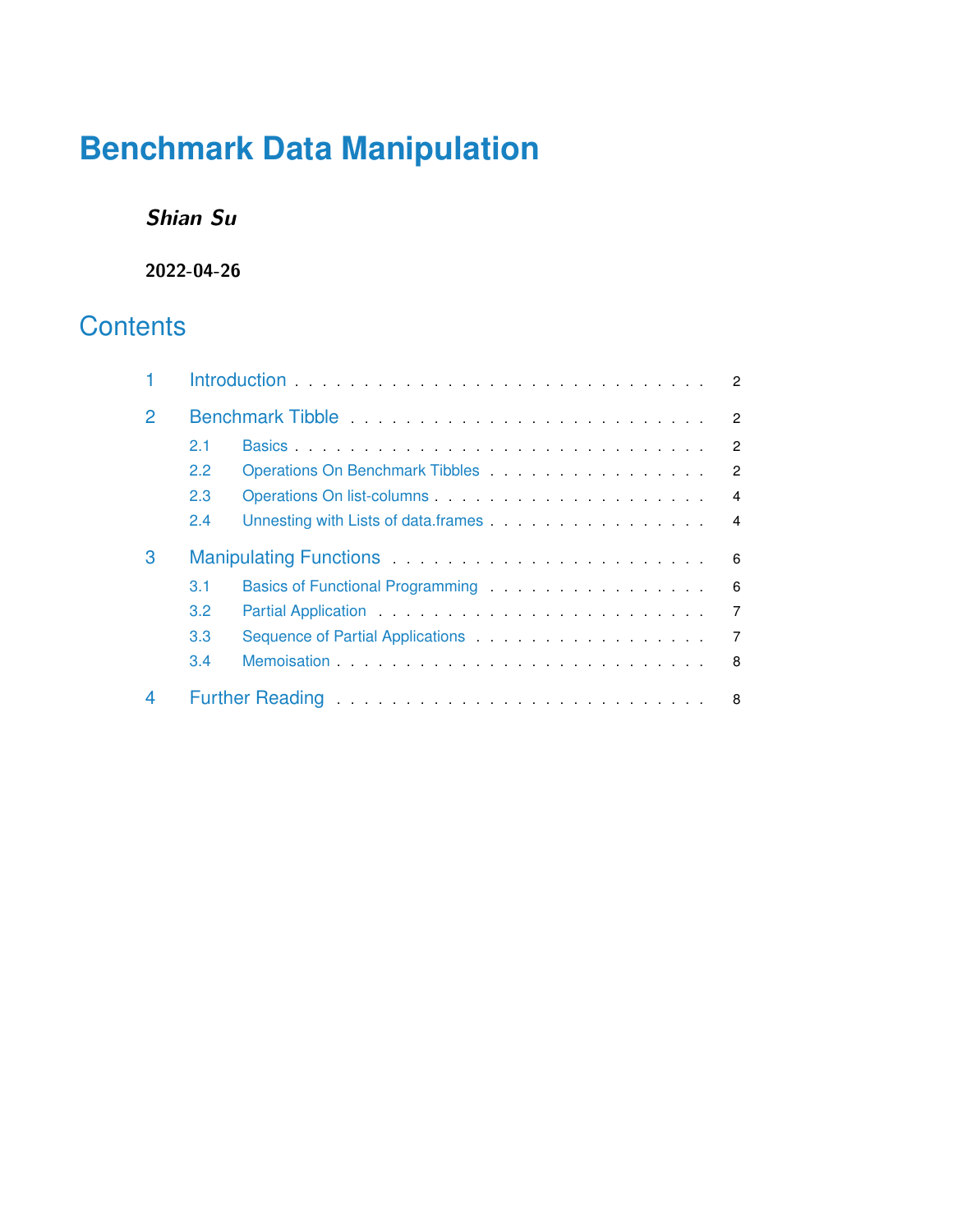## 1 Introduction

<span id="page-1-1"></span><span id="page-1-0"></span>This vignette contains some examples of common manipulations of data objects in this package. This package is built around the tidy data ideas established by Hadley Wickham's [tidyverse,](https://www.tidyverse.org) the primary goals are to keep data in an organised manner and enable concise manipulations for achieving a wide range of outcomes.

# 2 Benchmark Tibble

### 2.1 Basics

<span id="page-1-2"></span>The fundamental object in this package is the benchmark tibble. [Tibbles](https://cran.r-project.org/web/packages/tibble/vignettes/tibble.html) are variant of the data.frame, they are used here for their nicer printing properties.

The benchmark tibble is a data.frame structure where the result column is a special listcolumn which is allowed to contain arbitrary data types compared to a regular column which may only contain [atomic data types](https://cran.r-project.org/doc/manuals/r-release/R-lang.html#Vector-objects) such as numeric, logical and character. A list-column is a list with the same number of elements as there are rows in the data frame, they exist because the typical column is a vector which cannot contain complicated data types. However if the results of a computation are simple atomic values, then the column will be coerced to a regular vector with all the expected behaviours.

**IMPORTANT!** Because the result column is a list, care must be taken when performing certain operations. Most vectorised operations do not work on lists, and when we will cover how to properly work with these columns in the [Operations On Benchmark Tibbles](#page-1-3) section.

We demonstrate how the benchmark tibble works:

```
library(CellBench)
datasets <- list(
    random_mat1 = matrix(runif(100), 10, 10),
    random_mat2 = matrix(runif(100), 10, 10)
)
cor_method <- list(
    pearson = function(x) { cor(x, \text{ method} = "pearson") },
    kendall = function(x) { cor(x, method = "kendall") })
res <- datasets %>%
    apply_methods(cor_method)
```
<span id="page-1-3"></span>As we can see, the table contains the data used, methods applied and the result of the computation. The reason for using tibbles is so that the result column is printed in a summarised form rather than fully expanded as would be the case for non-tibble list-columns.

### 2.2 Operations On Benchmark Tibbles

class(res) ## [1] "benchmark\_tbl" "tbl\_df" "tbl" "data.frame"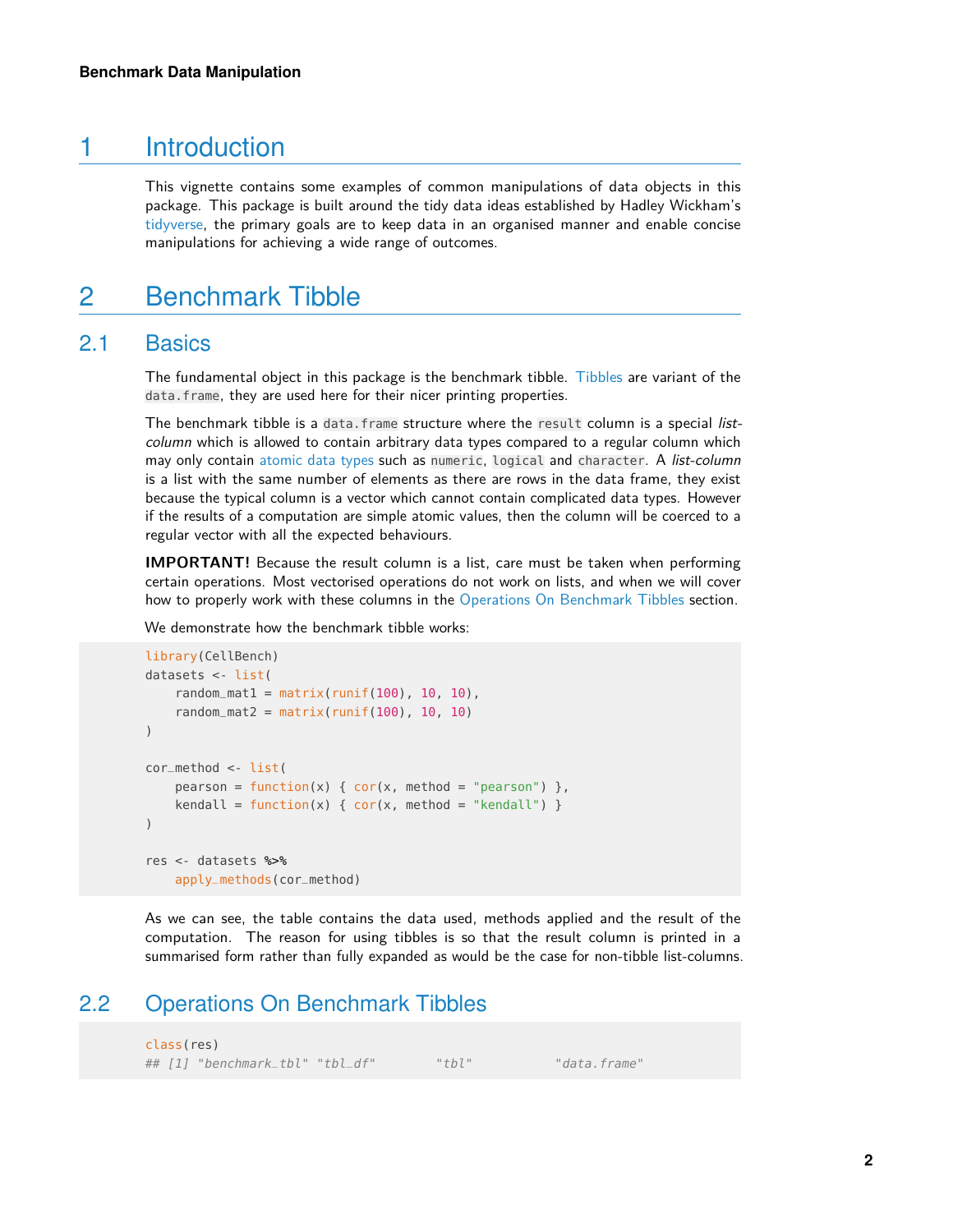The benchmark tibble inherits from tibbles which inherit from data.frame, so operations expected to work on the parent classes should be expected to work on the benchmark tibble.

```
res[1:2, ]
## # A tibble: 2 x 3
## data cor_method result
## <fct> <fct> <list>
## 1 random_mat1 pearson <dbl [10 x 10]>
## 2 random_mat1 kendall <dbl [10 x 10]>
```
By default tibbles only print the first 10 rows, this doesn't change with how many elements you subset. Instead you should use  $print(res, n = Inf)$  if you wish to print the whole tibble, or a desired number of rows.

We can also make use of the dplyr functions along with piping to write concise expressions for manipulating the benchmark tibble.

```
library(dplyr)
res %>%
   filter(cor_method == "pearson")
## # A tibble: 2 x 3
## data cor_method result
## <fct> <fct> <list>
## 1 random_mat1 pearson <dbl [10 x 10]>
## 2 random_mat2 pearson <dbl [10 x 10]>
```
It is also possible to cbind two benchmark tibbles together, for example if you had added another set of methods

```
cor_method <- list(
   spearman = function(x) cor(x, method = "spearman")
)
res2 <- datasets %>%
   apply_methods(cor_method)
res2
## # A tibble: 2 x 3
## data cor_method result
## <fct> <fct> <list>
## 1 random_mat1 spearman <dbl [10 x 10]>
## 2 random_mat2 spearman <dbl [10 x 10]>
rbind(res, res2)
## # A tibble: 6 \times 3## data cor_method result
## <fct> <fct> <list>
## 1 random_mat1 pearson <dbl [10 x 10]>
\# 2 random_mat1 kendall <dbl [10 x 10]>
## 3 random_mat2 pearson <dbl [10 x 10]>
## 4 random_mat2 kendall <dbl [10 x 10]>
## 5 random_mat1 spearman <dbl [10 x 10]>
## 6 random_mat2 spearman <dbl [10 x 10]>
```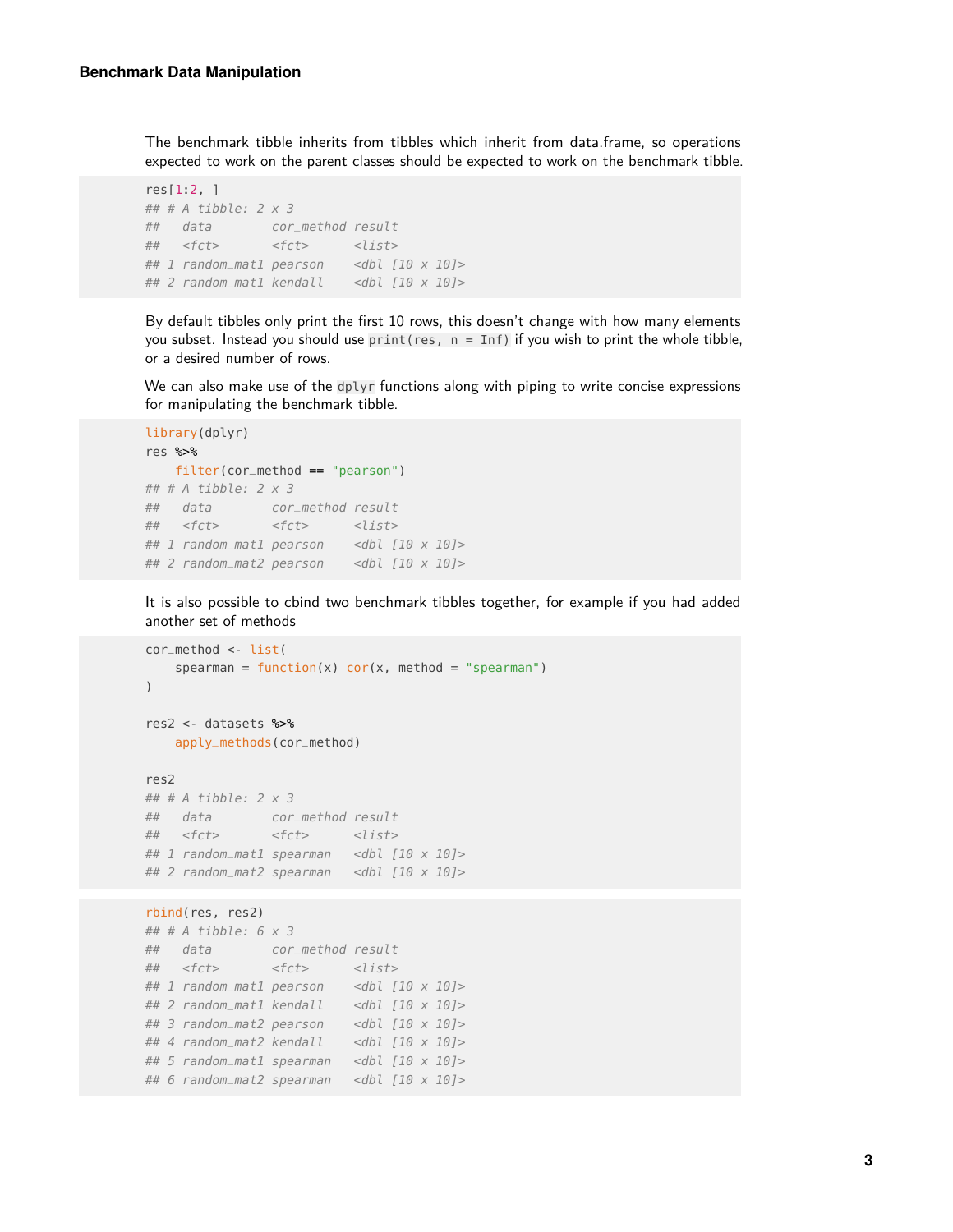<span id="page-3-0"></span>This allows new methods to be added without having to recompute results for old methods.

### 2.3 Operations On list-columns

We note again that the benchmark column is a list.

```
class(res$result)
## [1] "list"
```
This means some simple vectorised functions will not quite work as expected. For example if we wished to take the exponential of all the matrices using dplyr::mutate(). Because dplyr feeds entire columns into the functions and expects the entire column to be returned, the result of the following code will attempt to run exp() on a list which it cannot handle.

```
# this code will fail
res %>%
    mutate(exp\_result = exp(result))
```
Instead we must reformulate these to expressions that take in list arguments and return lists or vectors of the same length. This can be done using either lapply from the base R library or map from the purrr package.

```
res %>%
   mutate(exp\_result = lapply(result, exp)) %>%
   mutate(sum_of_exp = units(tlapply(exp_result, sum)))## # A tibble: 4 x 5
## data cor_method result exp_result sum_of_exp
## <fct> <fct> <list> <list> <dbl>
## 1 random_mat1 pearson <dbl [10 x 10]> <dbl [10 x 10]> 119.
## 2 random_mat1 kendall <dbl [10 x 10]> <dbl [10 x 10]> 118.
## 3 random_mat2 pearson <dbl [10 x 10]> <dbl [10 x 10]> 118.
## 4 random_mat2 kendall <dbl [10 x 10]> <dbl [10 x 10]> 116.
```
### 2.4 Unnesting with Lists of data.frames

<span id="page-3-1"></span>One of the most useful representations that can be created in the tibble framework is to have data frames with consistent columns as the result list-column. This allows the data to be unnested such that the contents of the result data frames are row-contenated and the information in the remaining rows are duplicated accordingly.

```
library(tibble)
df1 <- data.frame(
   little = c(1, 3),
   big = c(5, 7))
df1
## little big
## 1 1 5
## 2 3 7
```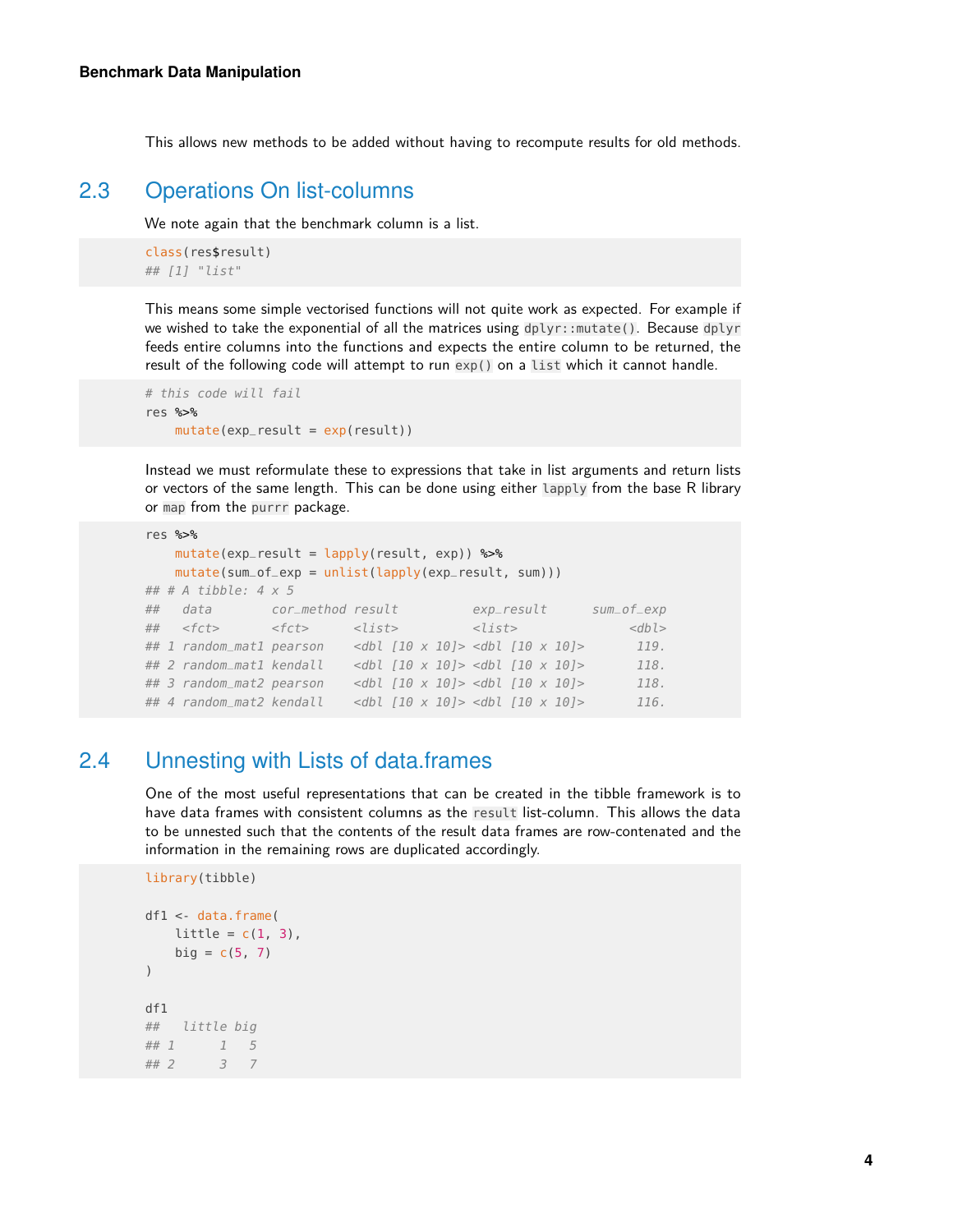```
df2 <- data.frame(
  little = c(2, 4),
   big = c(6, 8))
df2
## little big
## 1 2 6
## 2 4 8
```

```
tbl <- tibble(
  type = c("odds", "evens"),
  values = list(df1, df2)
)
```
#### tbl

```
## # A tibble: 2 x 2
## type values
## <chr> <list>
## 1 odds <df [2 x 2]>
## 2 evens <df [2 x 2]>
```
#### tidyr::unnest(tbl)

## 2 evens <df [2 x 2]><br><mark>tidyr::unnest(tbl)</mark><br>## Warning: `cols` is now required when using unnest(). t<mark>idyr::unnest(tbl)</mark><br>## Warning: `cols` is now requir<br>## Please use `cols = c(values)` ## # A tibble:  $4 \times 3$ ## type little big  $\##$  <chr> <dbl> <dbl> ## 1 odds 1 5 ## 2 odds 3 7 ## 3 evens 2 6 ## 4 evens 4 8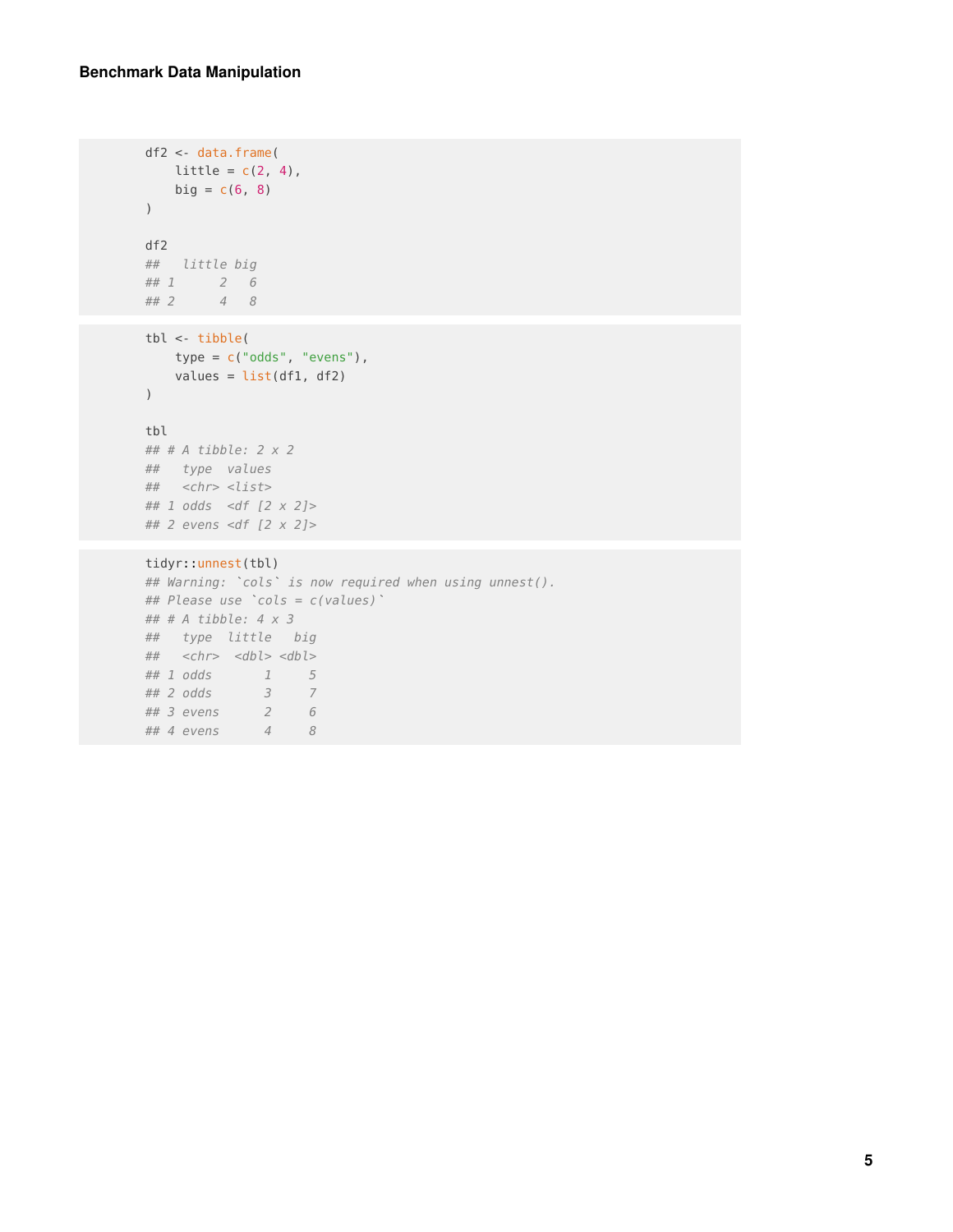# <span id="page-5-0"></span>3 Manipulating Functions

# 3.1 Basics of Functional Programming

<span id="page-5-1"></span>The book Advanced R contains an excellent section on [Functional Programming.](http://adv-r.had.co.nz/Functional-programming.html) The primary idea we want to make use of is that functions are objects, not too different from numbers or character strings. For example we can think of anonymous functions like raw literal values.

```
# a numeric literal
1
## [1] 1
# a character literal
"a"
## [1] "a"
# a function literal
function(x) { print(x) }
```
## function(x) { print(x) }

#### We can assign these to variables in the same way

```
# assigning numeric literal
x \sim -1# assigning character literal
x < - "a"
# assigning function literal
f \leq f function(x) { print(x) }
```
#### We can also reassign variables to other variables

```
# assigning numeric literal
x \le -1y \le -x \# y = 1# assigning character literal
x < - "a"
y \le - x \# y = "a"# assigning function literal
f \leq f function(x) { print(x) }
g \le -f \# g = function(x) \{ print(x) \}
```
<span id="page-5-2"></span>Being able to accept functions as regular objects is fundamental to making effective use of this package.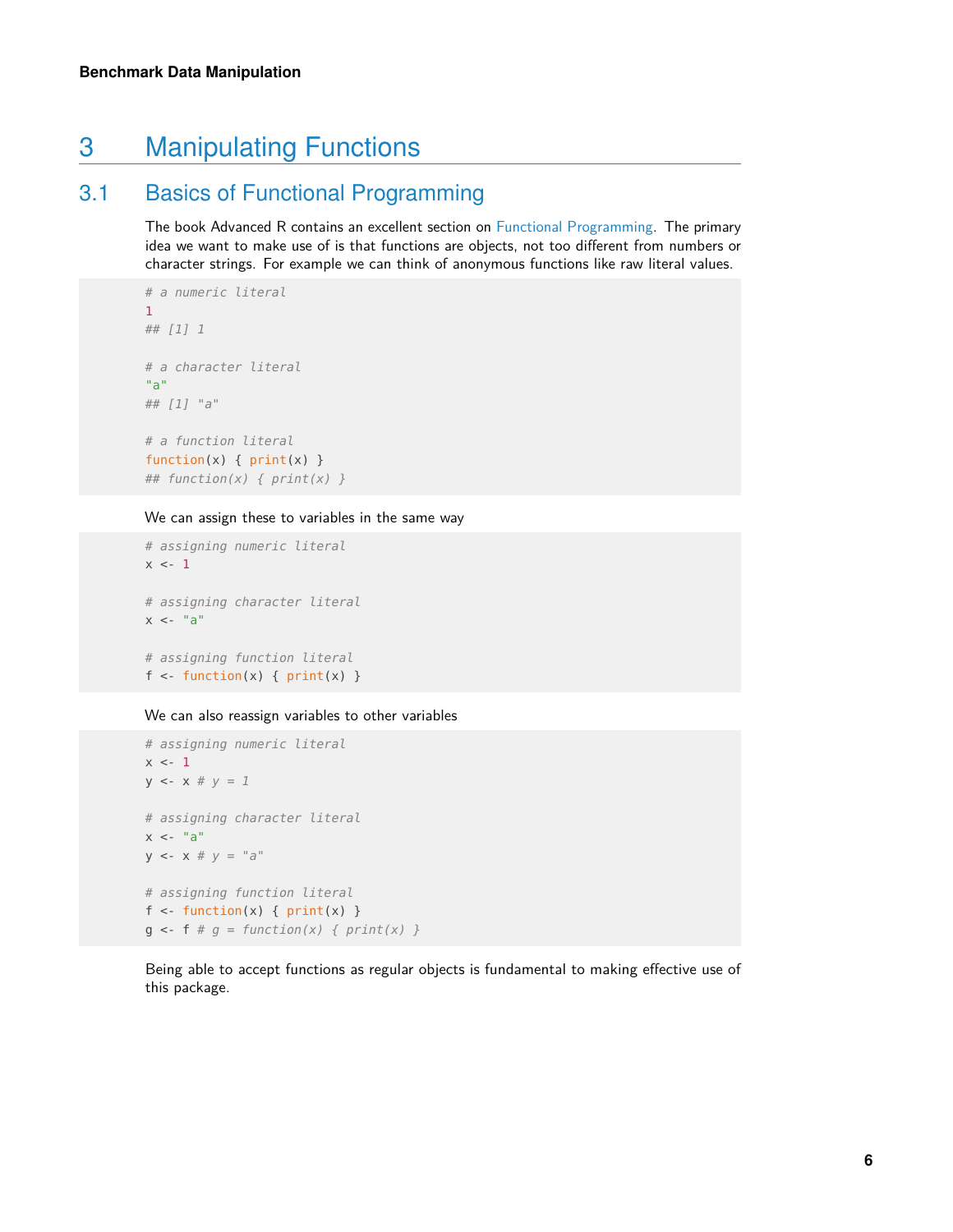### 3.2 Partial Application

Partial application is a way to manipulate function objects. The idea is that you take a function which accepts multiple arguments, and "partially" apply some arguments to it. The simplest way to perform a partial application is to write a new function that wraps around the original function but with some arguments already filled in.

```
# function to add two things
plus \leq function(x, y) { x + y }
# function that adds 2 to x
plus_two <- function(x) { plus(x, y = 2) }
plus_two(1)
```
## [1] 3

Equivalently, we could use purrr::partial() which properly encapsulates this idea into a helper function. This is preferable to writing the wrapping function because it's very explicit in what its purpose is.

Wrapper function can do all sorts of computations beyond just filling in a variable, whereas purrr::partial() performs the singular duty of partially filling in arguments, there is no room to sneak in additional work that might complicate the process.

```
library(purrr)
plus_two <- partial(plus, y = 2)
plus_two(1)
## [1] 3
```
### 3.3 Sequence of Partial Applications

<span id="page-6-0"></span>CellBench offers a function to help construct partially-applied functions with oen or more sequences of arguments.

```
# define a function that multiplies 3 numbers together
g \leq function(x, y, z) {
    x * y * z}
g(1, 2, 3)
## [1] 6
```

```
# create a list of functions with the second and third values partially applied
# all combinations of y and z are generates, resulting in a list of 4 functions
g_{\text{dist}} <- fn_arg_seq(g, y = c(1, 2), z = c(3, 4))
```

```
# apply each of the functions in the list to the value 1
lapply(g_list, function(func) { func(x = 1) })
# apply each of the f<br><mark>lapply(g_list, functi</mark><br>## $`g(y = 1, z = 3)`
## [1] 3
```